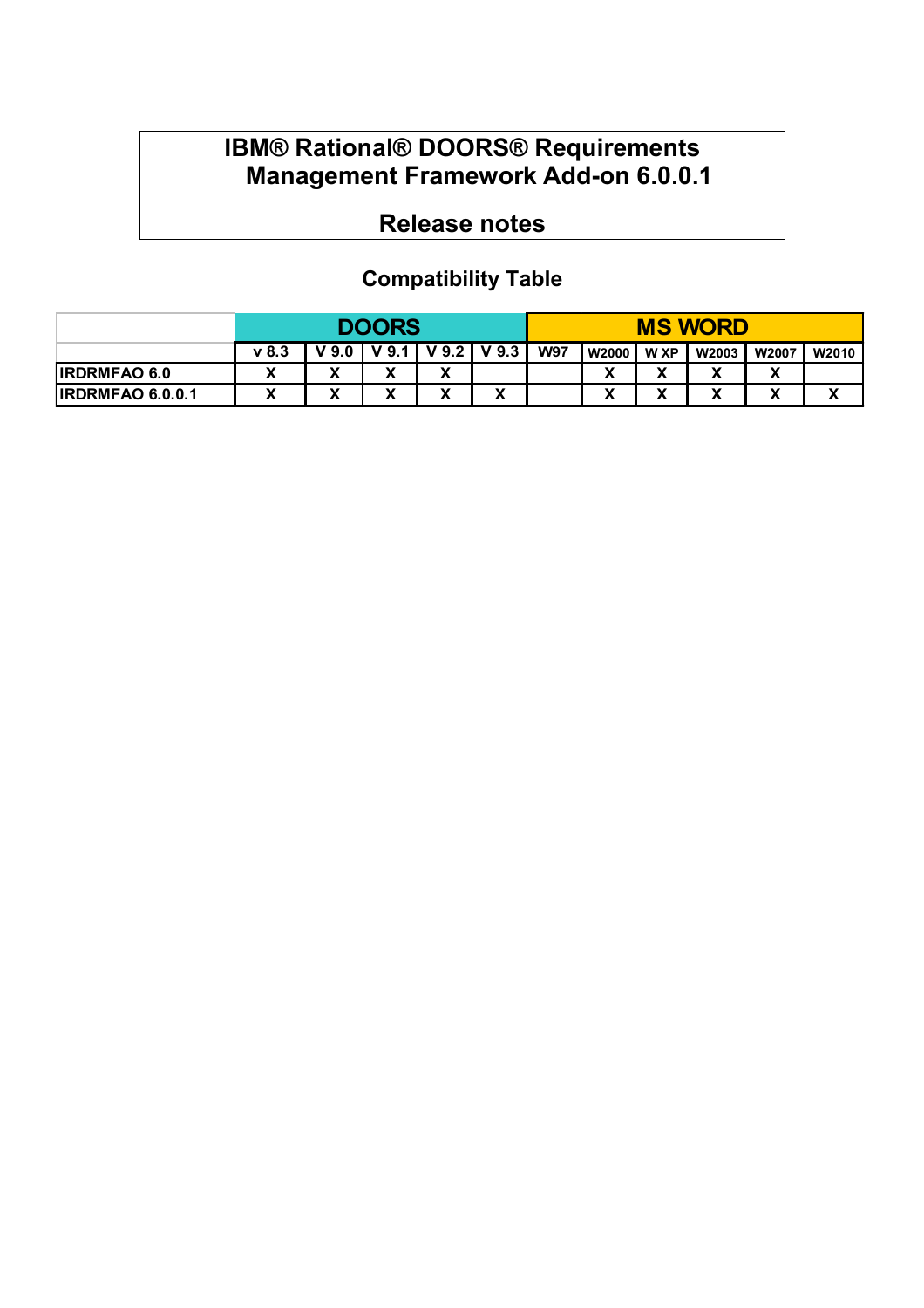# *IBM® Rational® DOORS® Requirements Management Framework Add-on 6.0.0.1*

December  $17<sup>th</sup>$ , 2010

Some previous versions of this product were delivered by Telelogic as a PS Asset named DOORS T-REK. Any installed version of DOORS T-REK or previous version of IBM® Rational® DOORS® Requirements Management Framework Add-on must be uninstalled before installing IBM® Rational® DOORS®

Requirements Management Framework Add-on 6.0.0.1.

Whenever RCM was used, please remove all the RCM triggers before uninstalling DOORS T-REK.

The FLEXLM feature required to execute IRDRMFAO is different from the DOORS T-REK license feature. The new feature is "IRDRMFAO" (instead of "DTREK").

### **Compatibility**

- This version is compatible with DOORS 8.3, DOORS 9.0, DOORS 9.1, DOORS 9.2 and DOORS 9.3 *(new)*.
- It is also compatible with the different versions of DOORS WEB ACCESS.
- This version is compatible with Office 2000, Office XP, Office 2003, Office 2007 and Office 2010 *(new)*.

Because of the new encryption used since DOORS 9.1, two different setup programs are provided:

- **ratlDOORS** RequirementsFrmwork 6-0-0-1 setup83 90.exe: for DOORS 8.3 and DOORS 9.0
- **ratlDOORS\_RequirementsFrmwork\_6-0-0-1.exe**: for DOORS 9.1 up to 9.3

### **Enhancements implemented in RMF 6.0**

## 1) **PFM (Product Family Management)**

PFM is a solution to manage requirements in a Product Line Engineering context. PFM enables to create a generic definition of a product (or system) with optional parts, alternatives and configurable requirements, and then derive the actual products (or systems) from it.

PFM also manages parallel development and synchronization between the generic definition of the product and the actual products.

This version includes the following functionalities:

- Manage a product line
	- o Ability to create
		- Generic packages and sub-packages
		- **Private/shared/public criteria**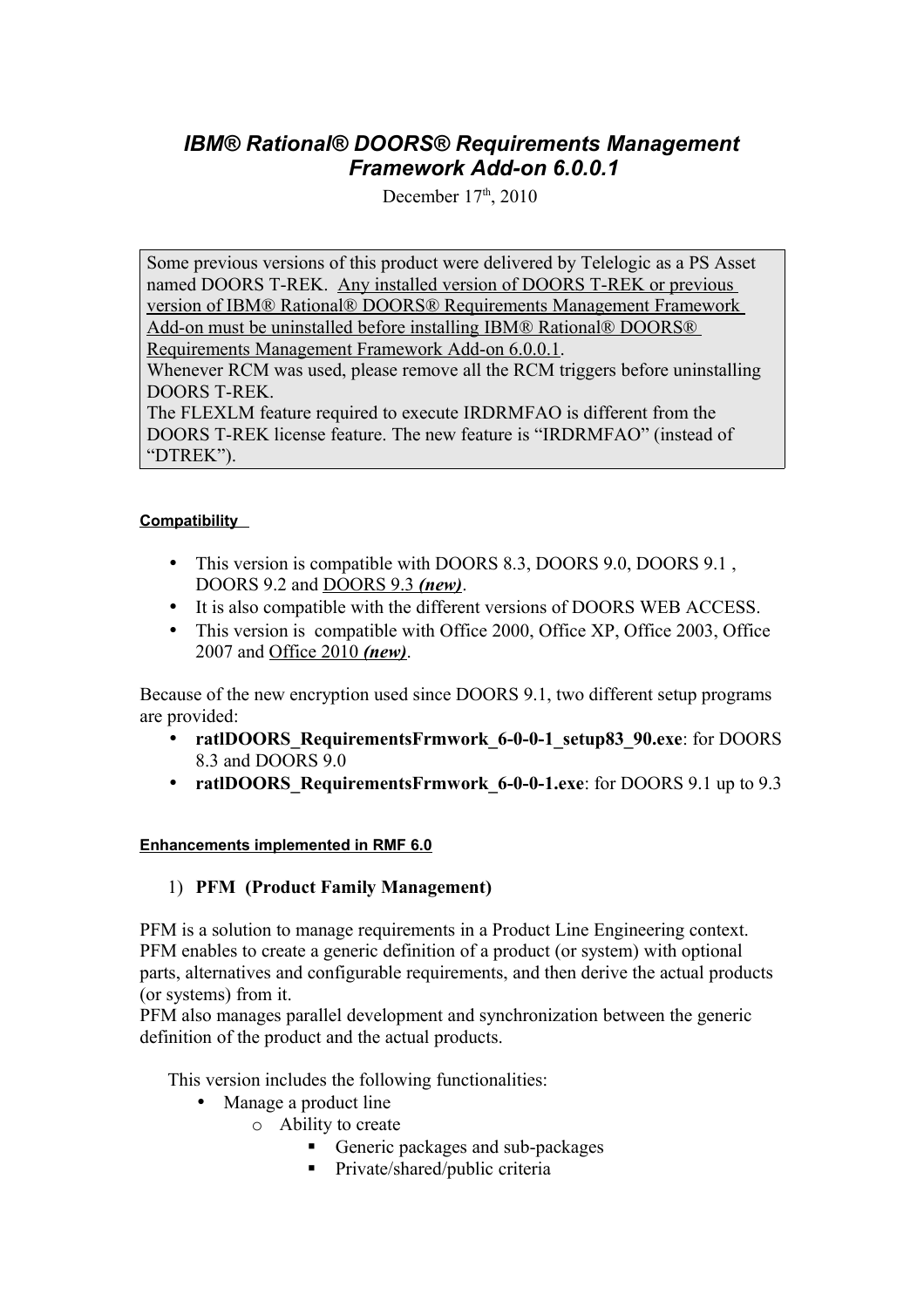- Sets of criteria
- **Private/shared/public parameters**
- o Reorganize the product line
	- Move packages and sub-packages
	- Move criteria and parameters from one (version of) package to another
- o Baseline configurations
	- **Integration with DOC**
- o (Compare and) Synchronize configurations
	- Add/remove/modify criteria and parameters
	- Apply Change Requests created in a configuration into another configuration
	- Merge the parallel versions of requirements that may have resulted from a synchronisation
- Write generic specifications
	- o Either under RCM control or not
	- o Specify configurable requirements with parameter(s) either defined locally (in the object itself) or at the package level.
	- o Attach applicability conditions to individual requirements or whole chapters
- Miscellaneous
	- o Dashboard integration
	- o WEXP integration

### **2) DOORS 8.2 and DOORS 9 enhancements**

All the view configuration options added by DOORS 8.2 and DOORS 9 are now supported. This includes:

- Main column autoindent
- Module explorer filtering
- Discussion columns
- Description of attributes and views

The generic model and the example project are now delivered in two different versions, one for DOORS 8 and the other for DOORS 9. For example the DOORS 9 example includes the RMF default data model descriptions for attributes and views. Some view names in the templates have been renamed to be more consistent. A script is also provided in the "Misc" folder to allow people to write their own descriptions and to add it into the existing DOORS data.

### 3) **Menus**

RMF 6.0 provides a means to easily disable and hide the functionalities that are unused in each project independently.

The functionalities that can be disabled and hidden are :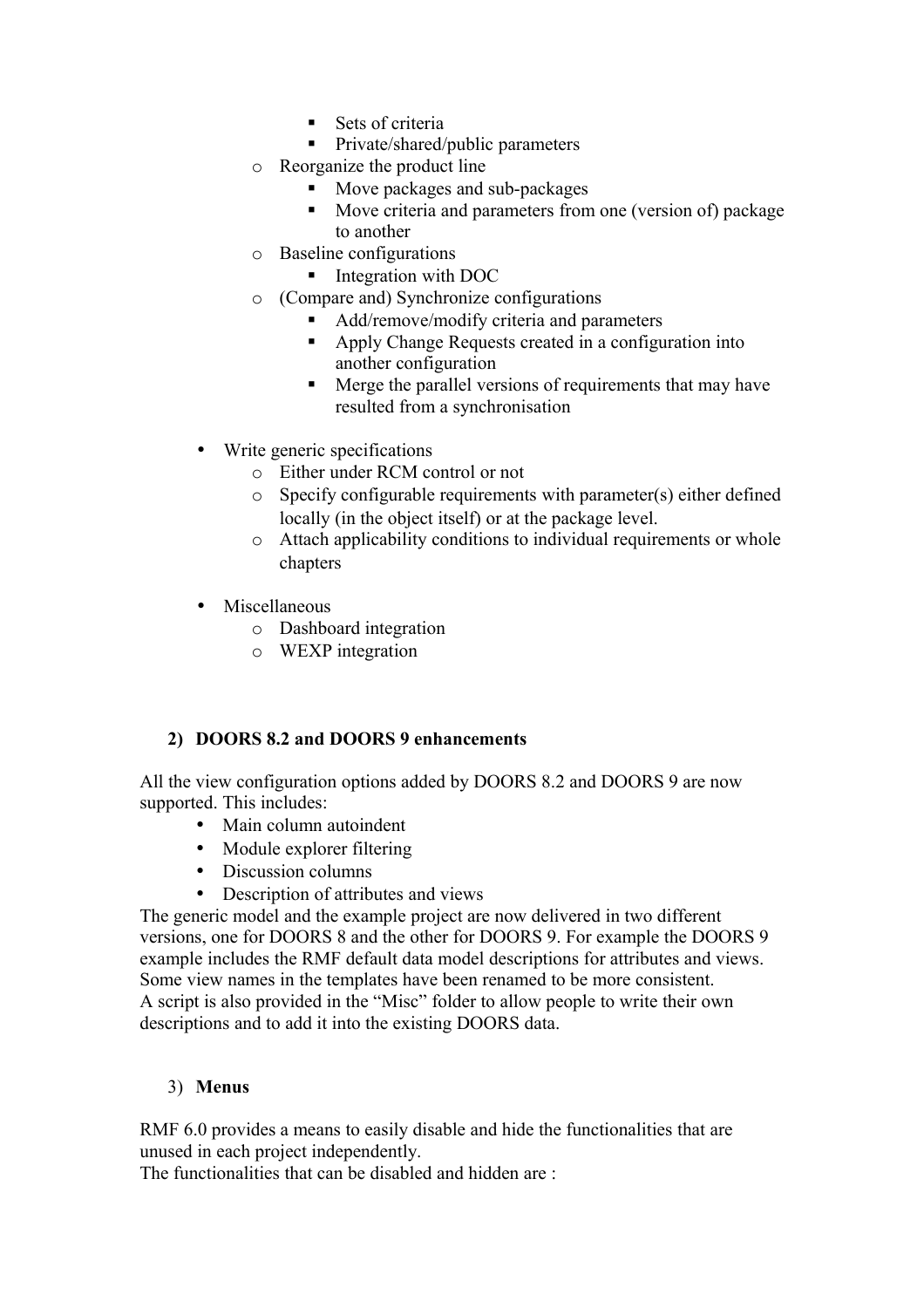- RCM,
- PFM,
- DOC
- WEXP
- CHECK (of Integrity)
- Dashboard
- Exchange

These settings are done in the configuration of the project, in a new tab named "VISIBILITY". Each functionality can have one status out of the following 3 :

- **Show** : The functionality is visible, provided the current user has the required role and is in the relevant context
- **Hide** : The functionality is hidden
- **Default**: The functionality is visible unless another equivalent tool is installed (e.g. **WEXP is disabled if RPE is installed**)

The whole logic is implemented into non encrypted DXL files, allowing users to redefine this behaviour.

For instance the way the status "Default" is handled is implemented in the new file: \$TREKHOME/lib/dxl/addins/irdrmfao/startup/usercallouts/fctusercallouts.inc

## **4) Explorer**

Some menu evolutions have been done, to increase the ergonomy of the tool. A new capability has been added: the explorer is able now to be dynamically synchronised with DOORS, without having to stop and restart it. The operation "Refresh project content" is able to update all Explorer project data.

| Component                  | CR  | <b>Description</b>                                                                                                                                                                        |
|----------------------------|-----|-------------------------------------------------------------------------------------------------------------------------------------------------------------------------------------------|
| <b>RCM</b>                 | 972 | Error when assigning a CR to a user that belongs to the<br>group of CR managers : ERROR: Cannot modify the<br>access rights of 'CR': The user 'admin TREK' doesn't<br>have control access |
| Dashboard                  | 980 | Updates and exports fail in batch                                                                                                                                                         |
| Dashboard                  | 982 | The scope of a metric may not be recorded properly                                                                                                                                        |
| <b>RCM</b> triggers        | 984 | the RCM object trigger should prevent from creating a<br>new version if the module is not set up for PFM                                                                                  |
| Module<br>synchronization  | 985 | while synchronizing a view the justification of the<br>columns is ignored                                                                                                                 |
| Convert rows to<br>Objects | 986 | Running "RMF/Convert rows to Objects" with the<br>option "Delete table after conversion" enabled, generates<br>a runtime error in DOORS 9.2.0.4                                           |

### **Corrections implemented in RMF 6.0.0.1 (as compared to RMF 6.0)**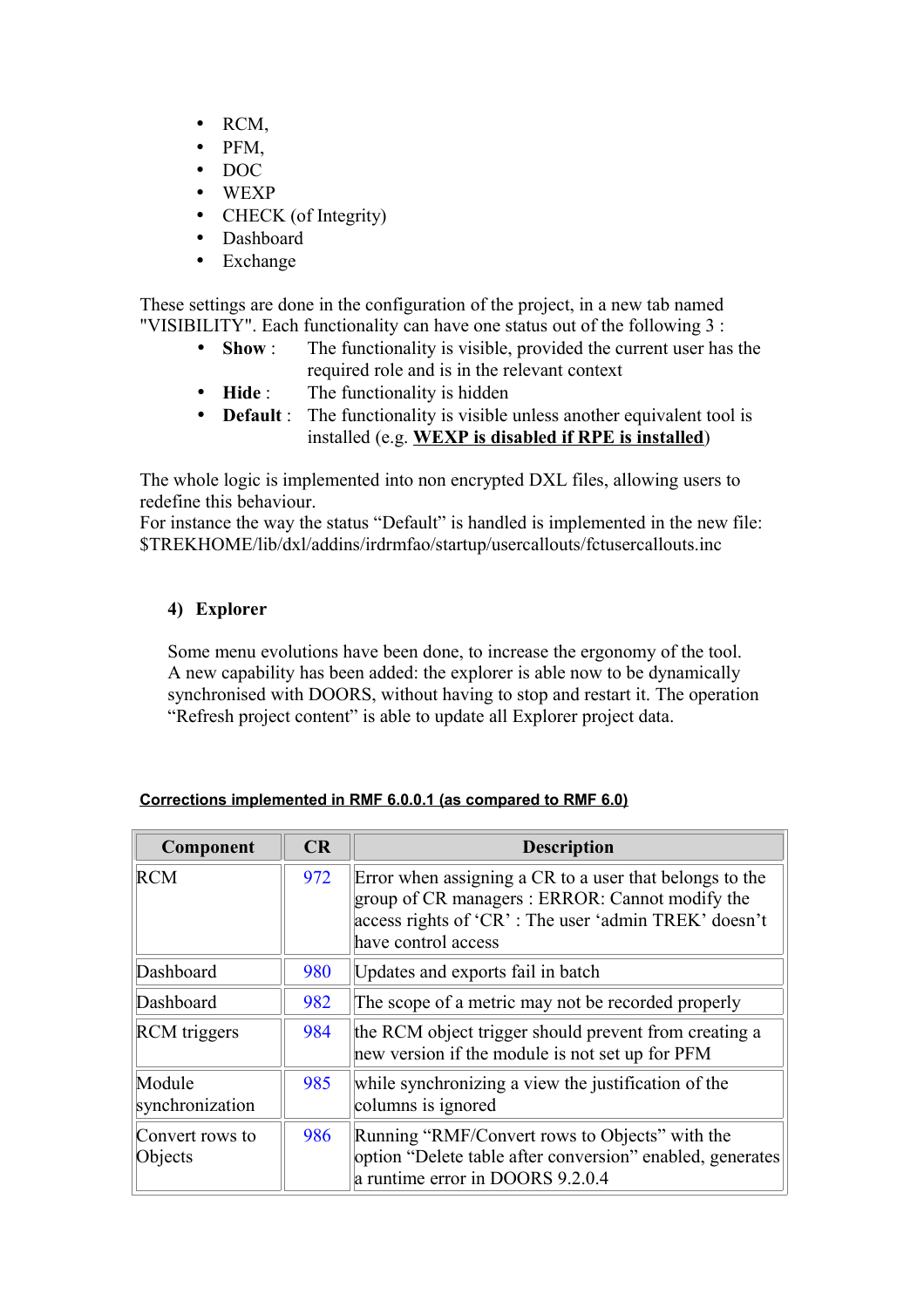| Project<br>Configuration            | 988  | The Project Configuration may crash if it is run in a row<br>just after upgrading the project                                                                                                                                                    |
|-------------------------------------|------|--------------------------------------------------------------------------------------------------------------------------------------------------------------------------------------------------------------------------------------------------|
| <b>PFM</b>                          | 989  | if PFM is ON, when displaying a traceability column,<br>you may get a RCM message "ERROR ASSERTION<br>$FAILED$ : the configuration $()$ is not available in<br>descriptor $()$ at $$ "                                                           |
| PFM/<br><b>Insert DXL</b><br>column | 990  | the 'insert DXL column' command shall take into<br>account the limit to 32 columns only in a view                                                                                                                                                |
| Manage Objects                      | 991  | a DXL error "Canvas not realized" may occur on<br>DOORS 9.2.0.2 (and over) if PFM is used                                                                                                                                                        |
| <b>WEXP</b>                         | 992  | when exporting a document with a PFM filter, WEXP<br>records in a custom property of the generated MS Word<br>document the name of the selected PFM configuration<br>(this property is named "PFM Configuration" and it is<br>created if needed) |
| Exchange                            | 993  | deleted objects cannot be moved during an import<br>(ERROR: Cannot move object xxx after/below object<br>YYY)                                                                                                                                    |
| PFM/<br>PFM information<br>window   | 994  | editing or creating a parameter with the 'PFM<br>information' window makes the window of the current<br>formal module stay on top of all the other DOORS<br>windows                                                                              |
| <b>RCM</b>                          | 995  | add a new status "to be reviewed" in the lifecycle of a<br><b>Change Request</b>                                                                                                                                                                 |
| <b>RCM</b>                          | 996  | add a new group of users allowed to create Change<br>Requests (but not to review and manage them)                                                                                                                                                |
| <b>PFM</b>                          | 997  | the PFM setup should be able to convert the DXL<br>columns created by the traceability wizard                                                                                                                                                    |
| WEXP                                | 998  | When using MS Word 2000, isolated OLE are magnified<br>by $33%$                                                                                                                                                                                  |
| <b>PFM</b>                          | 999  | the value of a contextual attribute of type 'text' may be<br>altered                                                                                                                                                                             |
| <b>PFM</b>                          | 1000 | Ability to add user-defined commands into the PFM<br>browser (in the 'tools' menu)                                                                                                                                                               |
| Project upgrade                     | 1001 | error while upgrading a project from TREK 5.2 (or<br>earlier) to RMF: "invalid default value 'RMF Objects' for<br>attribute 'RCM Control Mode'"                                                                                                  |
| WEXP                                | 1002 | when exporting using the current filter some objects may<br>not be exported (the one that would not have been visible<br>if the filter of the view had been used instead)                                                                        |
| Startup                             | 1003 | RPE fails to open a DOORS session if RMF is installed                                                                                                                                                                                            |
| Configure module                    | 1004 | cannot modify the list of the rules to be checked                                                                                                                                                                                                |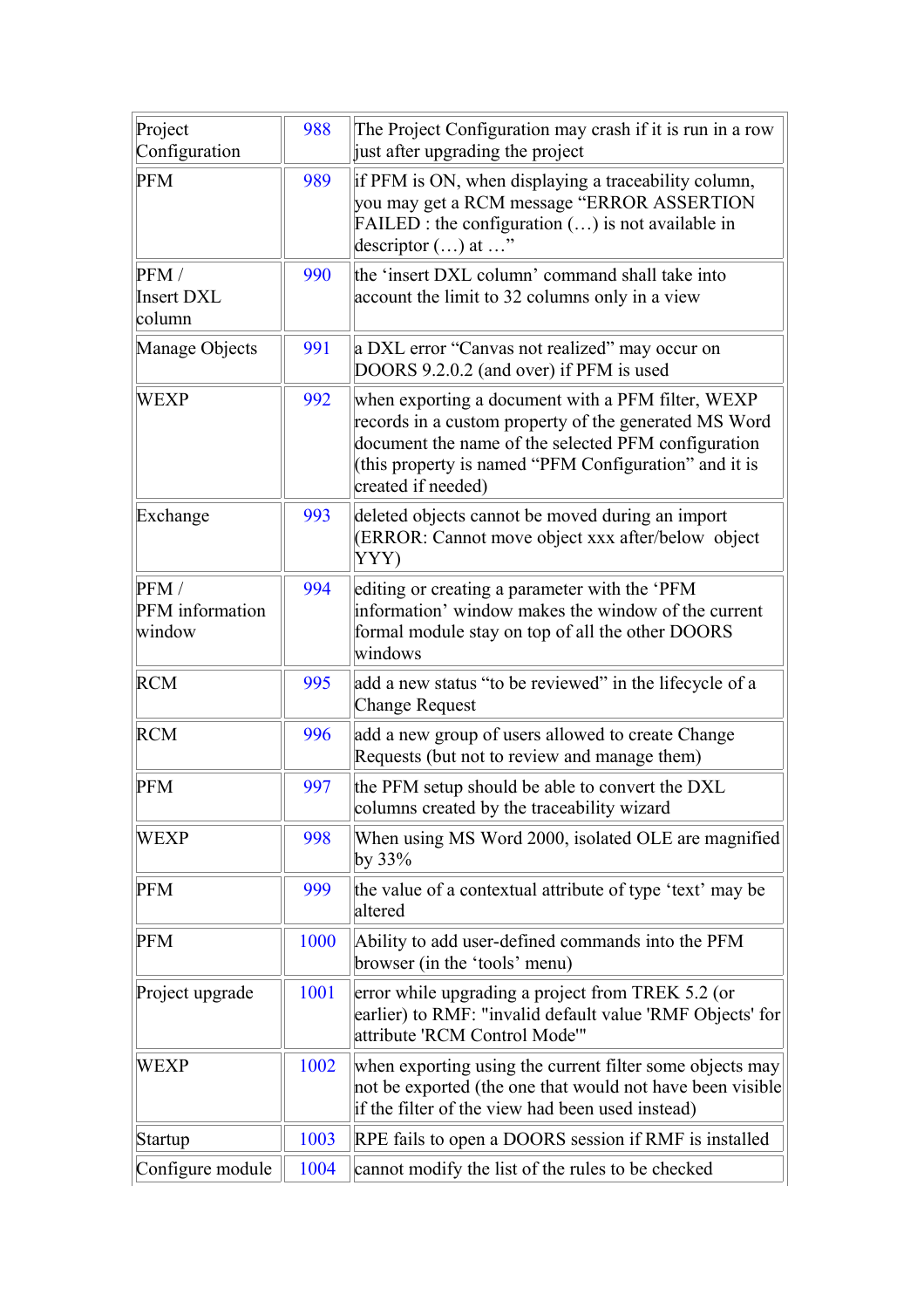| Explorer                 | 1005 | DXL error when selecting a view in the "Model" tab (on<br>the left) and then running the command "Edit item in<br>Profile"                                                                                                                                                                                                                                                                               |  |
|--------------------------|------|----------------------------------------------------------------------------------------------------------------------------------------------------------------------------------------------------------------------------------------------------------------------------------------------------------------------------------------------------------------------------------------------------------|--|
| Configure module         | 1006 | 1) grey out the RCM option "Repair out-link"<br>modification of an object in reference" if "Change<br>control mode"="not formal authorized" (also<br>implemented in the dialog box 'configure project')<br>2) close the dialog box if the user closes the module<br>3) enable to open the dialog box even if the module is<br>not in exclusive edit mode, but disable the dialog box if<br><sub>SO</sub> |  |
| WEXP                     | 1007 | WEXP does not export the text " $A = B \ll 5$ and $C >> 2$ "<br>correctly, it renders " $A = B 2$ " except if the usercallout<br>"usercallout executePostProcessModAttrs" is modified<br>to return false (in the file wexp/include/usercallouts.inc)                                                                                                                                                     |  |
| <b>WEXP</b>              | 1009 | WEXP: the text exported using object templates may be<br>truncated (if it contains line breaks and the option "Treat<br>line breaks in Object Text as new paragraphs" is not<br>equal to "Always")                                                                                                                                                                                                       |  |
| <b>RCM</b> suspect links | 1013 | display the text of the child objects of the current and<br>proposed targets                                                                                                                                                                                                                                                                                                                             |  |
| WEXP                     | 1014 | the references to module attributes < <attr>&gt;located in<br/>headers or footers are not correctly processed if the<br/>option "Do not strip unsupported RTF markers before<br/>copy/paste" is ON and the option "Treat line breaks in<br/>Object Text as new para" is not equal to "Always"</attr>                                                                                                     |  |
| WEXP                     | 1015 | MS Word may hang when processing an inserted view in<br>RTF format if the option "Do not strip unsupported RTF<br>markers before copy/paste" is enabled                                                                                                                                                                                                                                                  |  |
| Silent<br>uninstallation | 1016 | some files are not removed while uninstalling RMF in<br>silent mode (among which the uninstall EXE file and the<br>files named 'irdrmfao.dxl' located in the HOME<br>directory of DOORS)                                                                                                                                                                                                                 |  |
| RCM close trigger        | 1018 | if a controlled module is closed while editing in place an<br>attribute, the modification is saved without confirmation<br>message and the module is closed                                                                                                                                                                                                                                              |  |
| <b>RCM</b>               | 1020 | when creating a new object version, the previous one<br>should not remain selected                                                                                                                                                                                                                                                                                                                       |  |

# **Known limitations**

- Explorer
	- o The explorer is not able to manage a RMF project with too many items inside. The display of projects with more than 500 items will take too